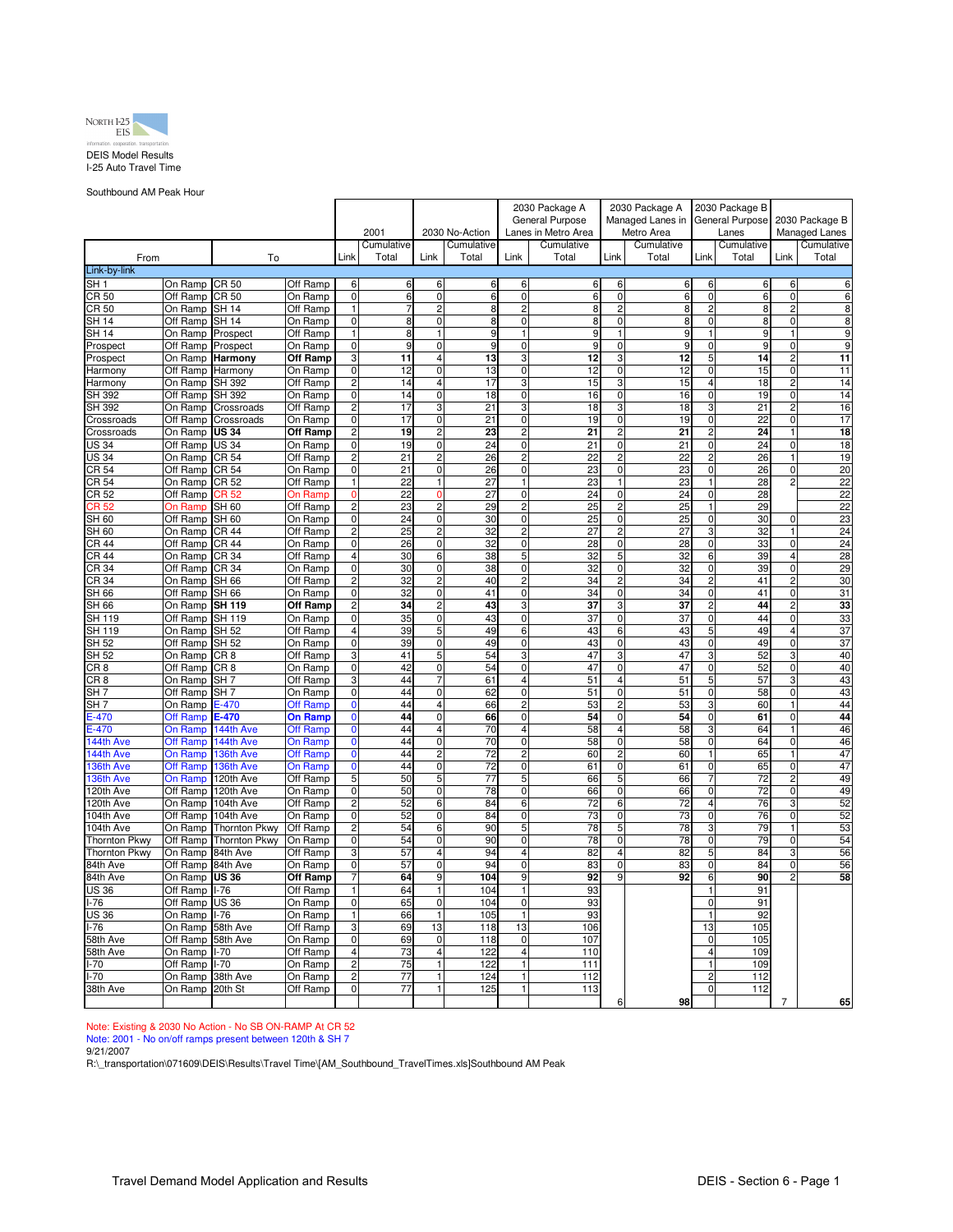

Southbound AM Peak Hour

|                        |                     |                             |                     |                                  | 2001                |                            | 2030 No-Action      |                         | 2030 Package A<br>General Purpose<br>Lanes in Metro Area |                | 2030 Package A<br>Managed Lanes in<br>Metro Area |                                  | 2030 Package B<br>General Purpose<br>Lanes |                                  | 2030 Package B<br>Managed Lanes                       |              |    |    |
|------------------------|---------------------|-----------------------------|---------------------|----------------------------------|---------------------|----------------------------|---------------------|-------------------------|----------------------------------------------------------|----------------|--------------------------------------------------|----------------------------------|--------------------------------------------|----------------------------------|-------------------------------------------------------|--------------|----|----|
|                        |                     |                             |                     | Link                             | Cumulative<br>Total | Link                       | Cumulative<br>Total | Link                    | Cumulative<br>Total                                      | Link           | Cumulative<br>Total                              | Link                             | Cumulative<br>Total                        | Link                             | Cumulative<br>Total                                   |              |    |    |
| From<br>Link-by-link   |                     | To                          |                     |                                  |                     |                            |                     |                         |                                                          |                |                                                  |                                  |                                            |                                  |                                                       |              |    |    |
| SH 1                   | On Ramp             | CR 50                       | Off Ramp            | 6                                | 6                   | 6                          | 6                   | 6                       | 6                                                        | 6              | 6                                                | 6                                | 6                                          | 6                                |                                                       |              |    |    |
| CR 50                  | Off Ramp            | CR 50                       | On Ramp             | $\mathbf 0$                      | 6                   | $\mathbf 0$                | 6                   | $\mathbf 0$             | 6                                                        | 0              | 6                                                | $\mathbf 0$                      | 6                                          | $\mathbf 0$                      | 6                                                     |              |    |    |
| CR 50                  | On Ramp             | SH 14                       | Off Ramp            | $\overline{1}$                   | $\overline{7}$      | $\overline{2}$             | 8                   | $\mathfrak{p}$          | 8                                                        | $\overline{2}$ | 8                                                | $\overline{2}$                   | 8                                          | $\overline{2}$                   | 8                                                     |              |    |    |
| SH 14                  | Off Ramp            | <b>SH 14</b>                | On Ramp             | $\overline{0}$                   | 8                   | $\overline{0}$             | 8                   | $\Omega$                | ٤                                                        | C              |                                                  | $\overline{0}$                   | 8                                          | $\overline{0}$                   | 8                                                     |              |    |    |
| SH 14                  | On Ramp             | Prospect                    | Off Ramp            | 1                                | 8                   | $1\overline{ }$            | 9                   |                         | ¢                                                        |                | c                                                | $\overline{1}$                   | 9                                          | 1                                | 9                                                     |              |    |    |
| Prospect               | Off Ramp            | Prospect                    | On Ramp             | $\mathbf 0$                      | 9                   | $\mathbf 0$                | 9                   | $\mathbf 0$             | ç                                                        | 0<br>ă         | C                                                | $\mathbf 0$                      | 9                                          | $\overline{0}$                   | 9                                                     |              |    |    |
| Prospect<br>Harmony    | On Ramp             | Harmony<br>Off Ramp Harmony | Off Ramp<br>On Ramp | $\overline{3}$<br>$\overline{0}$ | 11<br>12            | $\overline{4}$<br>$\Omega$ | 13<br>13            | 3<br>$\mathbf 0$        | 12<br>12                                                 | $\mathbf 0$    | 12<br>12                                         | 5<br>$\mathbf 0$                 | 14<br>15                                   | $\overline{2}$<br>$\overline{0}$ | 11<br>11                                              |              |    |    |
| Harmony                |                     |                             |                     |                                  |                     |                            |                     |                         |                                                          |                |                                                  |                                  |                                            |                                  | 14                                                    |              |    |    |
| SH 392                 | 100%                |                             |                     |                                  |                     |                            |                     |                         |                                                          |                |                                                  |                                  |                                            |                                  | 14                                                    |              |    |    |
| SH 392                 |                     |                             |                     |                                  |                     | 5 <sub>5</sub>             |                     |                         |                                                          |                |                                                  |                                  |                                            |                                  | 16                                                    |              |    |    |
| Crossroa               |                     |                             |                     |                                  |                     |                            |                     |                         |                                                          |                |                                                  |                                  |                                            |                                  | 17                                                    |              |    |    |
| Crossroa               | 90%                 | 12                          |                     |                                  |                     |                            |                     |                         |                                                          |                |                                                  |                                  |                                            |                                  | 18                                                    |              |    |    |
| US 34                  |                     |                             |                     |                                  |                     |                            |                     |                         |                                                          |                |                                                  |                                  |                                            |                                  | 18                                                    |              |    |    |
| US 34                  |                     |                             |                     |                                  |                     |                            |                     |                         | 22                                                       |                |                                                  |                                  |                                            |                                  | 19                                                    |              |    |    |
| CR 54<br><b>CR 54</b>  | 80%                 |                             |                     |                                  |                     |                            |                     |                         |                                                          |                |                                                  |                                  |                                            |                                  | 20                                                    |              |    |    |
| CR 52                  |                     |                             |                     |                                  |                     |                            |                     |                         |                                                          |                |                                                  |                                  |                                            |                                  |                                                       |              |    |    |
| CR 52                  |                     |                             |                     |                                  |                     |                            |                     |                         |                                                          |                |                                                  |                                  |                                            |                                  |                                                       |              |    |    |
| SH 60                  | 70%                 |                             |                     |                                  |                     |                            |                     |                         |                                                          |                |                                                  |                                  |                                            |                                  |                                                       |              |    |    |
| SH 60                  |                     |                             |                     |                                  |                     |                            |                     |                         |                                                          |                |                                                  |                                  |                                            |                                  | $\frac{22}{22}$<br>$\frac{22}{23}$<br>$\frac{23}{24}$ |              |    |    |
| CR 44                  |                     |                             |                     |                                  |                     |                            |                     |                         |                                                          |                |                                                  |                                  |                                            |                                  | 24                                                    |              |    |    |
| CR 44                  | 60%                 |                             |                     |                                  |                     |                            |                     |                         |                                                          |                |                                                  |                                  |                                            |                                  | 28                                                    |              |    |    |
| <b>CR 34</b>           |                     |                             |                     |                                  |                     |                            |                     |                         |                                                          |                |                                                  |                                  |                                            |                                  | 29                                                    |              |    |    |
| CR 34                  |                     |                             |                     |                                  |                     |                            |                     |                         |                                                          |                |                                                  |                                  |                                            |                                  | 30<br>31                                              |              |    |    |
| SH 66<br>SH 66         | 50%                 |                             |                     |                                  |                     |                            |                     |                         |                                                          |                |                                                  |                                  | Travel Time Savings vs. No-Action          |                                  |                                                       | 33 No-Action | 66 | 0  |
| SH 119                 |                     |                             |                     |                                  |                     |                            |                     |                         |                                                          |                | Travel Time                                      |                                  |                                            |                                  |                                                       | 33 Package A | 54 | 12 |
| SH 119                 |                     |                             |                     |                                  |                     | 61                         |                     |                         |                                                          |                |                                                  |                                  |                                            |                                  |                                                       | 37 Package B | 61 | 5  |
| SH 52                  | 40%                 | 54                          |                     |                                  |                     |                            |                     |                         |                                                          |                |                                                  |                                  |                                            |                                  |                                                       | 37 Package B | 44 | 22 |
| SH 52                  |                     |                             |                     |                                  |                     |                            |                     |                         |                                                          |                |                                                  |                                  |                                            |                                  | 40                                                    |              |    |    |
| CR <sub>8</sub>        |                     |                             |                     |                                  |                     |                            |                     |                         | $^{44}$                                                  |                |                                                  |                                  |                                            |                                  | 40                                                    |              |    |    |
| CR <sub>8</sub>        | 30%                 |                             |                     |                                  |                     |                            |                     |                         |                                                          |                |                                                  |                                  |                                            |                                  | 43                                                    |              |    |    |
| SH7<br>SH7             |                     |                             |                     |                                  |                     |                            |                     |                         |                                                          |                |                                                  |                                  |                                            |                                  | 43<br>44                                              |              |    |    |
| $E - 470$              |                     |                             |                     |                                  |                     |                            |                     |                         |                                                          |                |                                                  |                                  |                                            |                                  | 44                                                    |              |    |    |
| $E-470$                | 20%                 |                             |                     |                                  |                     |                            |                     |                         |                                                          |                |                                                  |                                  |                                            |                                  | 46                                                    |              |    |    |
| 144th Av               |                     |                             |                     |                                  |                     |                            |                     |                         |                                                          |                |                                                  |                                  |                                            |                                  | 46                                                    |              |    |    |
| 144th Ave              |                     |                             |                     |                                  |                     |                            |                     |                         |                                                          |                |                                                  |                                  |                                            |                                  | 47                                                    |              |    |    |
| 136th Ave              | 10%                 |                             |                     |                                  |                     |                            |                     |                         |                                                          |                |                                                  |                                  |                                            |                                  | 47                                                    |              |    |    |
| 136th Ave              |                     |                             |                     |                                  |                     |                            |                     |                         |                                                          |                |                                                  |                                  |                                            |                                  | 49                                                    |              |    |    |
| 120th Ave<br>120th Ave |                     |                             |                     |                                  |                     |                            |                     |                         |                                                          |                |                                                  |                                  |                                            |                                  | 49<br>52                                              |              |    |    |
| 104th Ave              | 0%                  |                             |                     |                                  |                     |                            |                     |                         |                                                          |                |                                                  |                                  |                                            |                                  | 52                                                    |              |    |    |
| 104th Ave              |                     | Package A GP                |                     |                                  | Package B GP        |                            |                     |                         | Package B TEL                                            |                |                                                  |                                  |                                            |                                  | 53                                                    |              |    |    |
| Thornton               |                     |                             |                     |                                  |                     |                            |                     |                         |                                                          |                |                                                  |                                  |                                            |                                  | 54                                                    |              |    |    |
| Thornton PRWY          |                     | On Ramp 84th Ave            | off Ramp            | J                                | 57                  |                            | 94                  |                         | 8Z                                                       |                | 8Z                                               |                                  | 84                                         |                                  | 56                                                    |              |    |    |
| 84th Ave               | Off Ramp            | 84th Ave                    | On Ramp             | $\overline{0}$                   | 57                  | $\overline{0}$             | 94                  |                         | 83                                                       | $\mathcal{C}$  | 83                                               | $\overline{0}$                   | 84                                         | $\overline{0}$                   | 56                                                    |              |    |    |
| 84th Ave               | On Ramp             | <b>US 36</b>                | Off Ramp            | $\overline{7}$                   | 64                  | 9                          | 104                 | 9                       | 92                                                       | c              | 92                                               | 6                                | 90                                         | $\overline{2}$                   | 58                                                    |              |    |    |
| <b>US 36</b>           | Off Ramp            | $I-76$                      | Off Ramp            | 1                                | 64                  | 1                          | 104                 | 1<br>$\Omega$           | 93                                                       |                |                                                  | $\mathbf{1}$                     | 91                                         |                                  |                                                       |              |    |    |
| $-76$<br>US 36         | Off Ramp<br>On Ramp | <b>US 36</b><br>$1 - 76$    | On Ramp<br>On Ramp  | $\overline{0}$<br>1              | 65<br>66            | $\overline{0}$<br>1        | 104<br>105          |                         | 93<br>93                                                 |                |                                                  | $\overline{0}$<br>$\overline{1}$ | 91<br>92                                   |                                  |                                                       |              |    |    |
| $-76$                  | On Ramp             | 58th Ave                    | Off Ramp            | 3                                | 69                  | 13                         | 118                 | 13                      | 106                                                      |                |                                                  | 13                               | 105                                        |                                  |                                                       |              |    |    |
| 58th Ave               | Off Ramp            | 58th Ave                    | On Ramp             | $\mathbf 0$                      | 69                  | $\mathbf 0$                | 118                 | $\mathbf 0$             | 107                                                      |                |                                                  | $\mathbf 0$                      | 105                                        |                                  |                                                       |              |    |    |
| 58th Ave               | On Ramp             | $-70$                       | Off Ramp            | $\overline{4}$                   | 73                  | $\overline{4}$             | 122                 | $\overline{\mathbf{A}}$ | 110                                                      |                |                                                  | $\overline{4}$                   | 109                                        |                                  |                                                       |              |    |    |
| $-70$                  | Off Ramp            | $-70$                       | On Ramp             | 2                                | 75                  |                            | 122                 |                         | 111                                                      |                |                                                  |                                  | 109                                        |                                  |                                                       |              |    |    |
| $-70$                  | On Ramp             | 38th Ave                    | On Ramp             | $\overline{a}$                   | 77                  |                            | 124                 | 1                       | 112                                                      |                |                                                  | $\overline{2}$                   | 112                                        |                                  |                                                       |              |    |    |
| 38th Ave               | On Ramp             | 20th St                     | Off Ramp            | $\overline{0}$                   | 77                  |                            | 125                 | $\blacksquare$          | 113                                                      |                |                                                  | ō                                | 112                                        |                                  |                                                       |              |    |    |
|                        |                     |                             |                     |                                  |                     |                            |                     |                         |                                                          | 6              | 98                                               |                                  |                                            | $\overline{7}$                   | 65                                                    |              |    |    |

Note: Existing & 2030 No Action - No SB ON-RAMP At CR 52<br>Note: 2001 - No on/off ramps present between 120th & SH 7

4/24/2007<br>R:∖\_transportation\071609\DEIS\Results\Travel Time\[DEIS Auto Travel Time Comparison.xls]Southbound AM Peak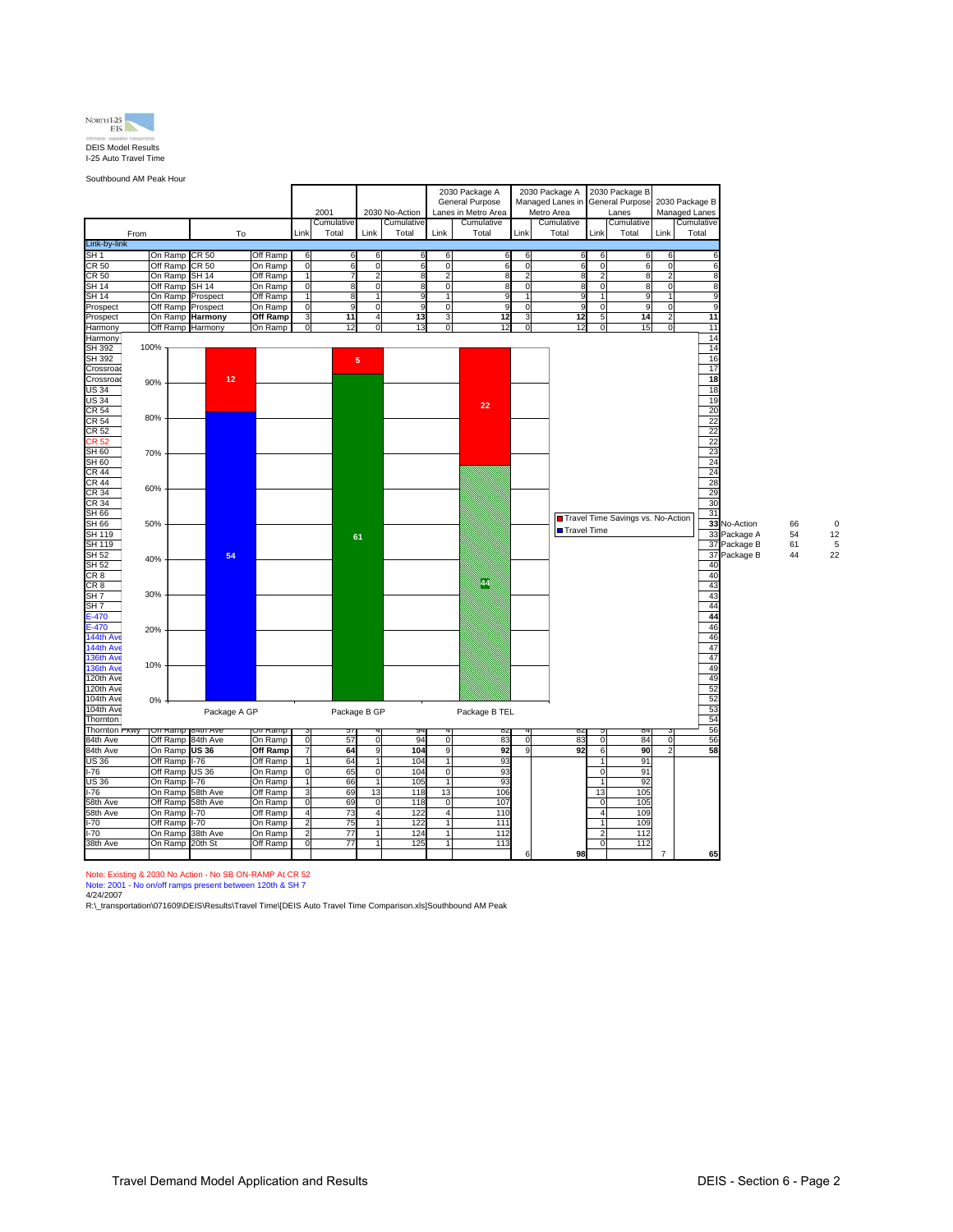| Package A - Commuter Bus         | <b>Travel time Dwell Time</b> |     | <b>Total Time</b> |       |
|----------------------------------|-------------------------------|-----|-------------------|-------|
| D St to 8th/8th                  | 3.0                           | 0.6 | 3.6 <sub>l</sub>  |       |
| 8th/8th to Greeley South         | 4.8                           | 0.6 | 5.4               |       |
| <b>Greeley South to Evans</b>    | 4.2                           | 0.6 | 4.8               |       |
| Evans to Platteville             | 16.8                          | 0.6 | 17.4              |       |
| Platteville to Ft. Lupton        | 10.1                          | 0.6 | 10.7              |       |
| Ft. Lupton to Brighton           | 15.2                          | 0.6 | 15.8              |       |
| <b>Brighton to Commerce City</b> | 41.0                          | 0.6 | 41.6              |       |
| Commerce City to DUS             | 22.2                          | 0.6 | 22.8              |       |
| <b>Total D St to DUS</b>         | 117.3                         | 4.8 | 122.1             | 118.6 |
| <b>Brighton to DIA</b>           | 41.3                          | 0.6 | 41.9              |       |
| <b>D</b> St to DIA               | 95.4                          | 4.2 | 99.6              |       |

| Package B - BRT               | <b>Distance</b> | Dist. HWY to Stop | <b>Speed</b>    | <b>Travel Time</b> | <b>Access+Dwell Time</b> | <b>Total Time</b> |
|-------------------------------|-----------------|-------------------|-----------------|--------------------|--------------------------|-------------------|
| FC South to Harmony/Timb.     | n/a             | n/a               | n/a             | 5.1                | 0.8                      | 5.8               |
| Harmony/Timb. to Harmony/I-25 | n/a             | n/a               | n/a             | 4.5                | 0.8                      | 5.2               |
| Harmony to SH-392             | 3.3             | 0.0               | $\overline{75}$ | 2.6                | 0.8                      | 3.4               |
| SH-392 to Crossroads          | 3.1             | 0.0               | 75              | 2.5                | 0.8                      | 3.3               |
| Crossroads to SH-56/60        | 6.9             | 0.0               | $\overline{75}$ | 5.5                | $\overline{0.8}$         | 6.2               |
| SH-56/60 to SH-119            | 12.1            | 0.0               | $\overline{75}$ | 9.6                | 0.8                      | 10.4              |
| SH-119 to SH-52               | 4.6             | 0.0               | 75              | 3.6                | 0.8                      | 4.4               |
| SH-52 to SH-7                 | 6.5             | 0.0               | 75              | 5.2                | 0.8                      | 5.9               |
| SH-7 to Wagon Road            | 6.0             | 0.4               | 65              | 5.5                | 2.5                      | $\overline{8.0}$  |
| Wagon Road to DUS             | 10.7            | 0.3               | $\overline{55}$ | 11.7               | 1.5                      | 13.2              |
| <b>Total FC to DUS</b>        |                 |                   |                 | 55.8               | 10.0                     | 65.8              |
| SH-7 to DIA                   | ln/a            | n/a               | n/a             | 39.1               | 1.0 <sub>l</sub>         | 40.1              |
| <b>Total FC to DIA</b>        |                 |                   |                 | 77.7               | 7.0                      | 84.7              |
| Greeley Downtown to 83rd      | n/a             | n/a               | n/a             | 13.8               | 0.8                      | 14.6              |
| 83rd to SH-257                | n/a             | n/a               | n/a             | 5.0                | 0.8                      | 5.8               |
| SH-257 to I-25/US-34          | n/a             | n/a               | n/a             | 14.7               | 0.8                      | 15.5              |
| US-34 to SH-56/60             | 5.5             | 0.0               | 75              | 4.4                | 0.8                      | 5.2               |
| SH-56/60 to SH-119            | 12.1            | 0.0               | 75              | 9.6                | 0.8                      | 10.4              |
| SH-119 to SH-52               | 4.6             | 0.0               | 75              | 3.6                | 0.8                      | 4.4               |
| SH-52 to SH-7                 | 6.5             | 0.0               | 75              | 5.2                | 0.8                      | 5.9               |
| SH-7 to Wagon Road            | 6.0             | 0.4               | 65              | 5.5                | 2.5                      | 8.0               |
| Wagon Road to DUS             | 10.7            | 0.3               | 55              | 11.7               | 1.5                      | $\frac{13.2}{2}$  |
| <b>Total Greeley to DUS</b>   |                 |                   |                 | 73.5               | 9.5                      | 82.9              |
| <b>Total Greeley to DIA</b>   |                 |                   |                 | 95.4               | 6.5                      | 101.9             |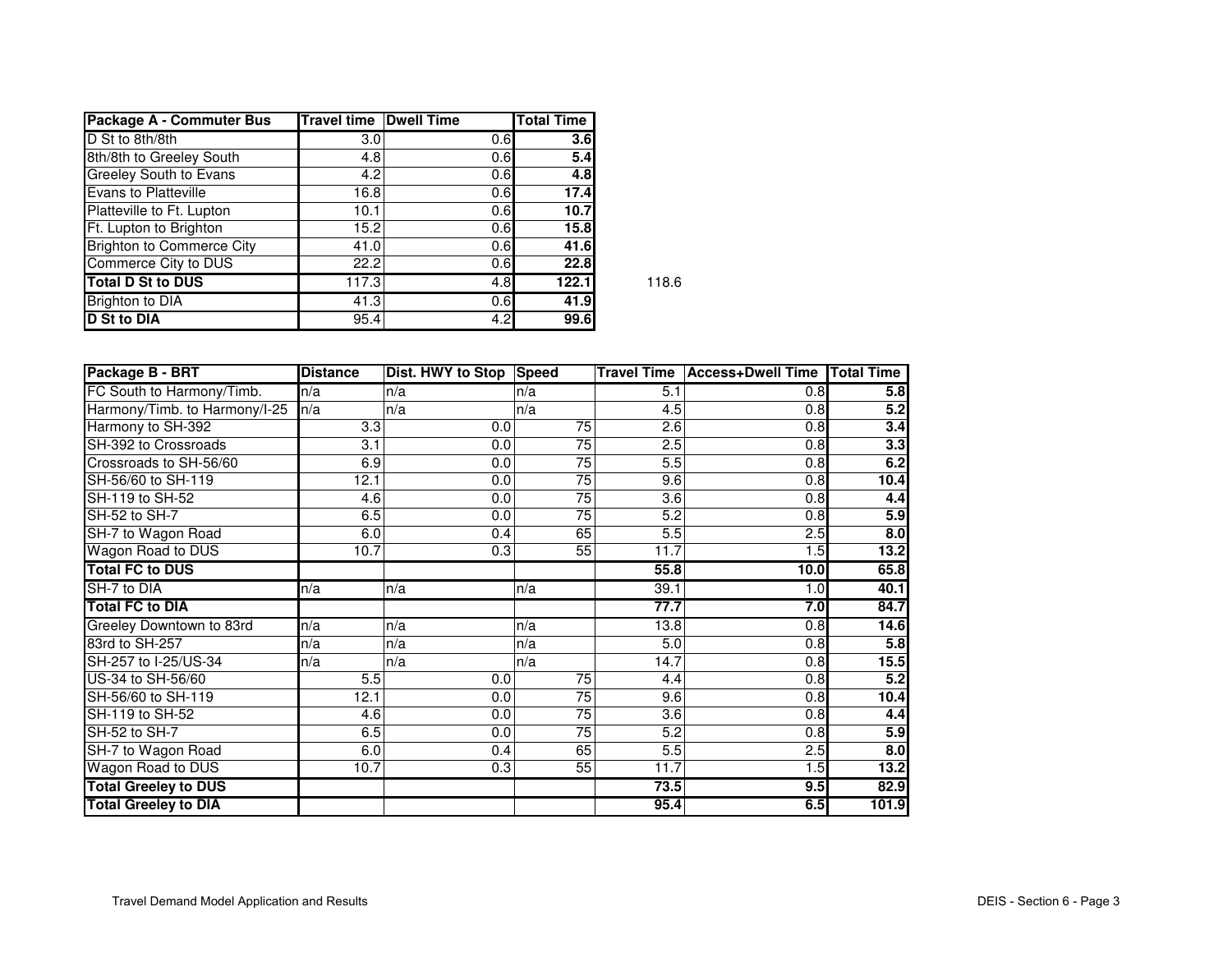## **DEIS Travel Model Results** Travel Time Comparisons by Segment



information. cooperation. transportation.